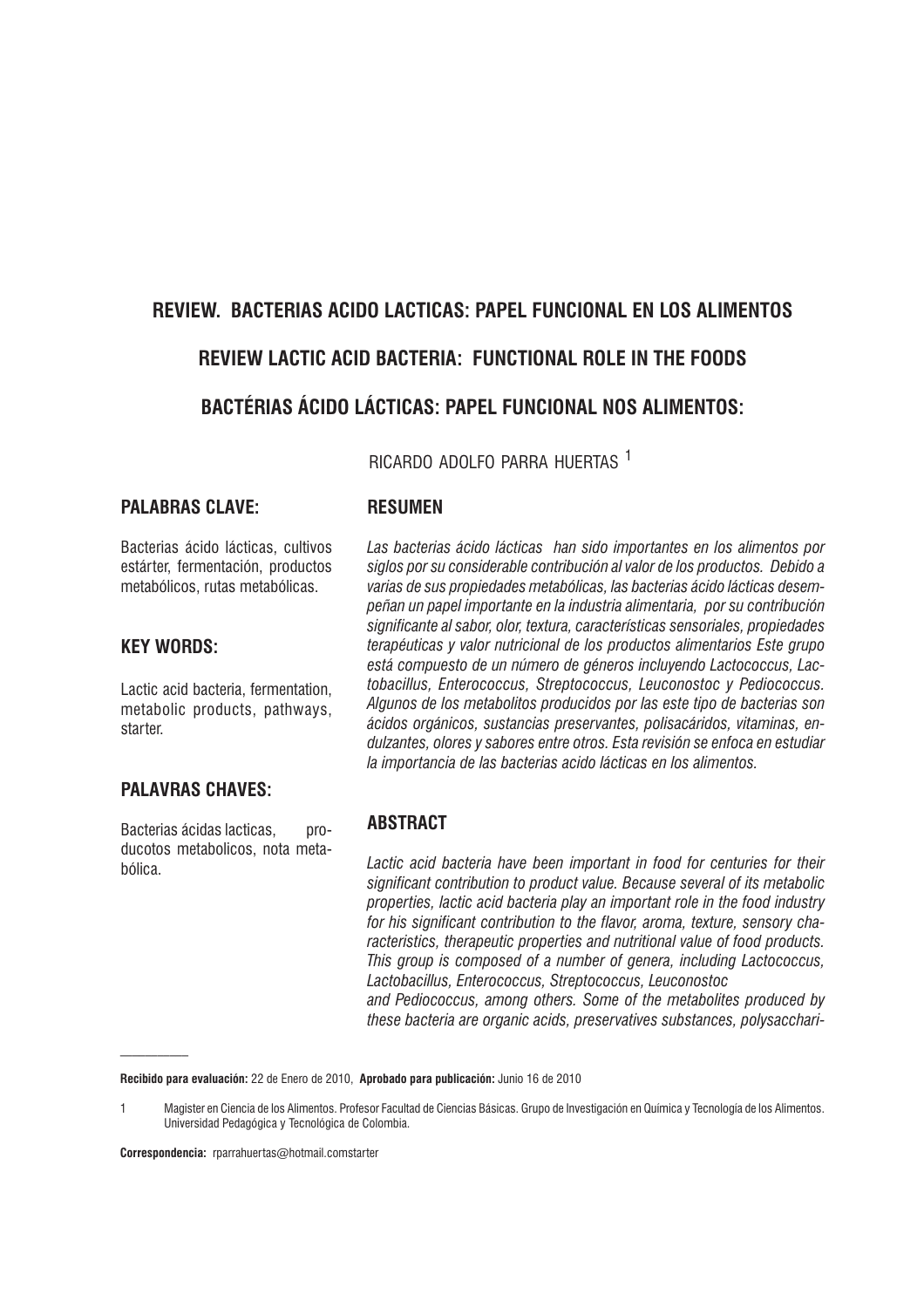des, vitamins, sweeteners, aromas and flavors, among others. This review focuses on studying the importance of lactic acid bacteria in food.

#### **RESUMO**

As bactérias ácido lácticas têm sido importantes nos alimentos por séculos pela sua considerável contribuição ao valor dos produtos. Devido a várias das suas propriedades metabólicas, as bactérias ácido lácticas desempenham um papel importante na indústria alimentar, pela sua contribuição significante ao sabor, cheiro, textura, características sensoriais, propriedades terapêuticas e valor nutricional dos produtos alimentar. Este grupo está constituído de um número de gêneros incluindo Lactococcus, Lactobacillus, Enterococcus, Etreptococcus, Leuconostoc e Pediococcus. Alguns dos metabolitos produzidos por este tipo de bactérias são ácidos orgânicos, sustâncias preservadoras, poli-sacáridos, vitaminas, adocantes, cheiros e sabores entre outros. Esta revisão se enfoca em estudar a importância das bactérias ácido lácticas nos alimentos.

## **INTRODUCCIÓN**

Historia. Son ampliamente distribuidas en diferentes ecosistemas, además de generarse a gran escala procesos para la producción comercial de alimentos fermentados, bebidas alcohólicas, ensilados, levaduras para la producción de cerveza, vinos y bacterias ácido lácticas (BAL) para la utilización en vegetales. fermentaciones cárnicas [1], queso, mantequilla, yogurt, salchichas, ensilajes, olivos, uvas y cereales como pan y cerveza preservando y proporcionando propiedades sensoriales y nutricionales a los productos alimenticios [2, 3, 4].

Las BAL desempeñan un papel importante en los procesos de fermentación; ellas son muy utilizadas en la industria alimentaria, no solamente por su habilidad por acidificar y por lo tanto preservar alimentos de las esporas, sino también su implicación en la textura, sabor, olor y desarrollo de aroma de alimentos fermentados [5].

El conocimiento de cultivos lácticos se originó en el siglo XVIII, cuando agricultores de África, Asia y Europa observaron el comportamiento de la leche cruda en los meses cálidos. La leche coagulaba y bajo estas condiciones presentaba un sabor diferente, en ocasiones agradable, entonces los campesinos fueron seleccionando las de meior sabor para inocular la leche al día siguiente [6]. Las BAL vivas pueden estar contenidas en un grupo de microorganismos llamados cultivos lácticos o iniciadores [7, 8], se emplean en la industria láctea para la elaboración de leches fermentadas, quesos, mantequilla [9] y otros productos que para su obtención requieren ser fermentadas [7]. Se distinguen tres clases de cultivos: el cultivo inicial, el cultivo madre, y el cultivo usual. Los cultivos estárter son puros, a partir de estos, se prepara el cultivo madre, luego del cultivo madre se desarrolla el cultivo usual para ser empleado directamente en procesos fermentativos [10].

Son un grupo de bacterias relacionadas que producen ácido láctico como el principal metabolito [11] o único producto de fermentación [12]; son microorganismos nutricionalmente exigentes los cuales son capaces de hidrolizar péptidos de la leche [13, 14]. La concentración de aminoácidos libres en leche son muy limitados. así el crecimiento sostenido de BAL depende de la producción de proteinasas peptidasas y sistema de transporte de aminoácidos y péptidos específicos [14]. Además de producir el ácido láctico, las bacterias acidificantes. Ilamadas también bacterias iniciadoras, contribuyen al sabor, aroma, textura y el valor nutricional de alimentos fermentados a través de la producción de exopolisacáridos (EPS) y modificación proteínas [2], lo anterior debido a su actividad metabólica sobre proteínas, azúcares y lípidos, contribuyendo a la digestibilidad de alimentos y preservación del producto final [14]. El objetivo es realizar una revisión de las bacterias ácido lácticas y su importancia en la industria alimenticia

## **TAXONOMÍA Y CARACTERÍSTICAS**

La clasificación de BAL fue iniciada en 1919 por Orla-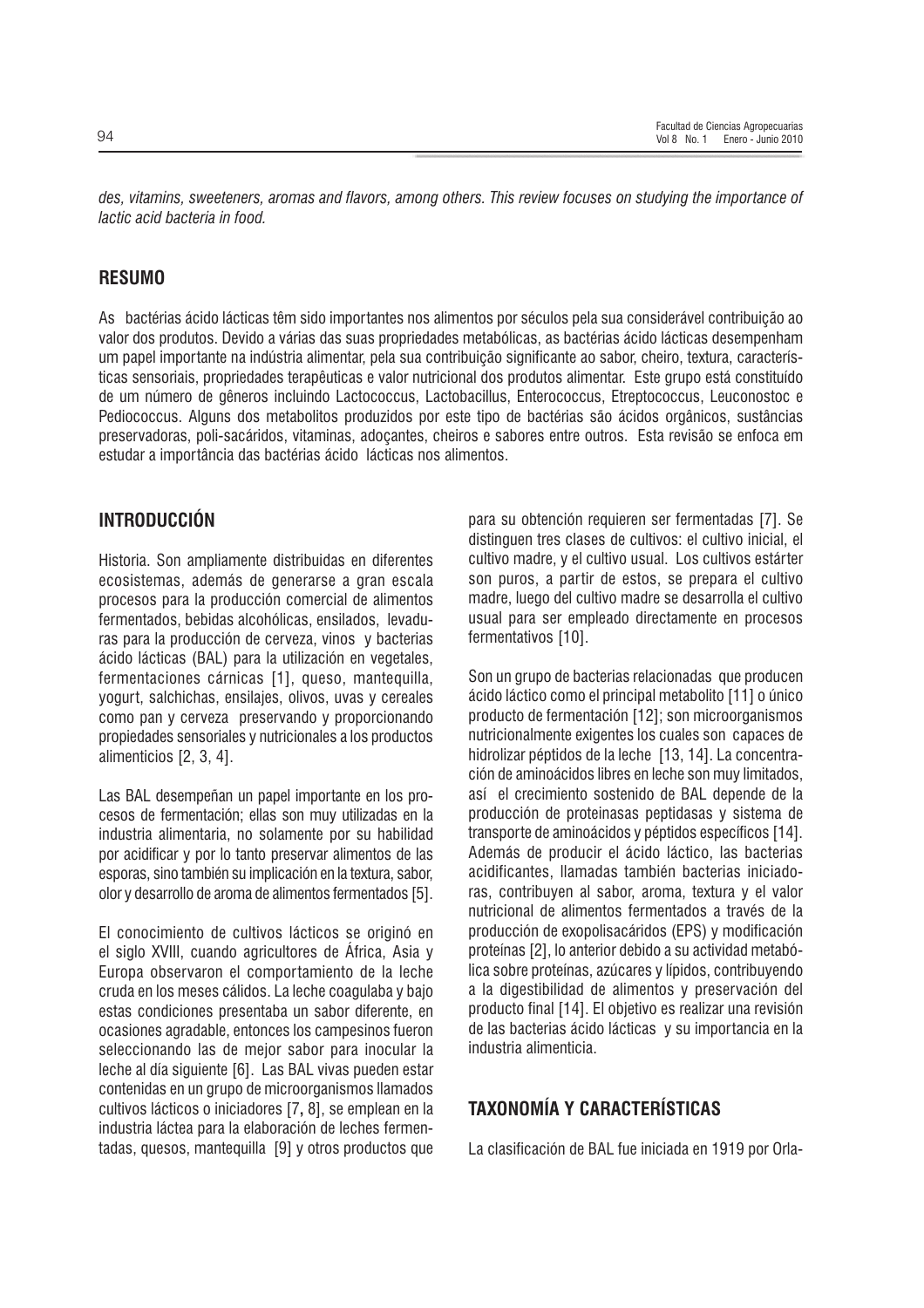Jensen, comprende un diverso grupo de organismos Gram-positivos, formadores de no esporas, no motilidad y forma de cocos y carencia de catalasa [4]. Son cocos y bacilos de longitud variable y de un grosor de 0.5 -0.8  $\mu$ m. Se trata de un grupo de bacterias fisiológicamente uniforme, de pared Gram-positiva [15], son anaerobias facultativas, catalasa negativa, v no formadoras de esporas [12, 16]. Carecen de actividad respiratoria porque les falta una enzima (citocromo catalasa), contiene un grupo hemina, que les permita poner en marcha la cadena respiratoria con el oxígeno como aceptor de electrones. A pesar de su metabolismo anaerobio, son anaerobios tolerantes y en los medios de cultivos sólidos forman colonias en presencia de aire [15]. Diferentes factores afectan el crecimiento de BAL en un medio de fermentación. Además de los requerimientos nutricionales, la temperatura es uno de los factores más importantes que influyen en el crecimiento de las BAL. Existe una temperatura óptima a la cual la velocidad crecimiento es más alta y depende de las características del microorganismo utilizado, como también de las condiciones ambientales [17]; la mayoría de las especies necesitan aminoácidos y vitaminas del grupo B (lactoflavina, tiamina, biotina, ácido nicotínico, acido pantoténico, ácido fólico) y varios aminoácidos [11,15]. Son quimoorganotróficos y solamente crecen en medios complejos. Carbohidratos fermentables y alcoholes pueden ser empleados como fuentes de energía para formar principalmente ácido láctico, a través de la degradación de hexosas a lactato (homofermentativas) y productos adicionales como acetato, etanol, CO<sub>2</sub>, formato o succinato (heterofermentativas) [4].

## **FUNCIONES**

Las funciones en la tecnología de productos alimenticios de las BAL son: formación de sabor ácido, inhibición de organismos patógenos, gelificación de la leche, reducción del contenido de lactosa, formación de aroma, producción de gas requerida para la formación de" ojos" en los quesos, proteólisis requerida en la maduración de los quesos [18], también han sido muy utilizadas como probióticos [19,20]. (Figura 1)

BAL producen pequeñas cantidades de acetaldehído y diacetilo por la fermentación de citratos, otorgando sabor y aroma agradable. Además producen dióxido de





carbono, que van a formar los ojos de algunos quesos y el carácter espumoso de algunas leches fermentadas [9].

La actividad lipolítica y proteolítica tiene influencia en la formación de compuestos de sabor y aroma típicos de variedades de quesos madurados, como son los ácidos grasos libres y transformaciones enzimáticas de algunos aminoácidos produciendo amoniaco, ácidos orgánicos (ácido acético, ácido propiónico, ácido isobutírico) y dióxido de carbono [21, 9].

La primera y principal función de las BAL es la formación de ácidos orgánicos, principalmente ácido láctico [8] a una velocidad conveniente para asegurar una fermentación consistente y exitosa [22]. El ácido láctico puede ser obtenido a través de la fermentación de la lactosa, que da un sabor ácido fresco en leches fermentadas. mejora cuerpo y textura en los quesos e inhibe, en parte. el desarrollo de flora contaminante y patógena [23, 7]. Además, aseguran la calidad y uniformidad del producto final [7] y en varios casos al valor nutricional de productos alimenticios [23]. Poseen actividades proteolíticas y lipolíticas, especialmente durante la maduración de los quesos, producción de otros componentes (alcohol) en la elaboración de kumis [1].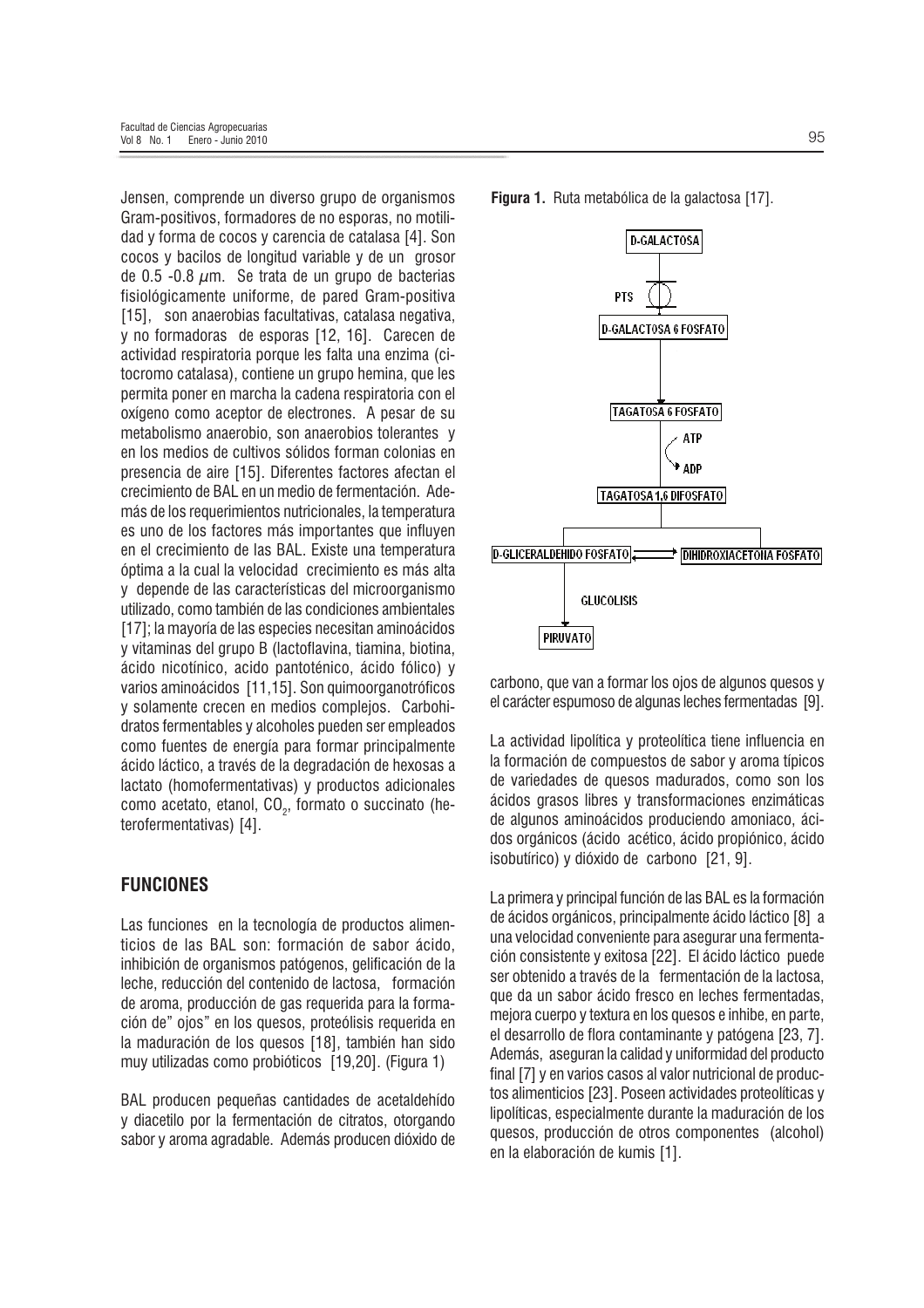## **CLASIFICACIÓN**

Las BAL pertenecen al phylum Firmicutes que comprende alrededor de 20 géneros: Lactococcus, Lactobaci-Ilus, Streptococcus, Leuconostoc, Pediococcus, Aerococcus, Carnobacterium, enterococcus, Oenococcus, tetragenooccus. Vagococcus y Weisella son los principales miembros de las BAL, siendo Lactobacillus es el más grande de estos géneros [8, 11, 16, 22].

El tipo y característica de los organismos iniciadores que son utilizados en la producción de leches fermentadas, son los dos más importantes factores que determinan la calidad del producto final. El criterio esencial para la selección de iniciadores incluye acidificación, aroma, sabor, estabilidad y textura [24]. Estos se pueden clasificar de varias maneras, dependiendo de su forma, temperatura de crecimiento, funciones etc [25].

Según la fermentación de la lactosa las BAL se clasifican en homofermentativas (produce sólo ácido láctico) y heterofermentativas (producen ácido láctico y otras sustancias) y según la temperatura de crecimiento en mesófilos y termófilos [7].



Figura 2. Fermentación homoláctica [5].

#### Homofermentativas.

El grupo homofermentativo compuesto de *Lactococcus*, Pediococcus, Enterococcus y Streptococcus, utilizan la ruta Embden-Meyerhoff-Parnas al convertir 1 mol de glucosa en dos moles de ácido láctico [1], además que se produce más del 85% de ácido láctico a partir de glucosa. En contraste, las bacterias heterofermentativas producen cantidades equimolares de lactato, CO<sub>2</sub>y etanol a partir de glucosa usando la hexosa monofosfato o la vía de las pentosas, y así solamente generan la mitad de la energía del grupo homofermentativa [1].

En la figura 2 se observa que el ácido láctico es el principal producto de esta fermentación. Las bacterias pertenecientes a este grupo poseen las enzimas aldolasa y hexosa isomerasa, pero carecen de la fosfocetolasa. Dentro de este grupo se tiene: Lactobacillos de bastones largos, aislados o en cadenas cortas, termófilos, acidificantes muy energéticos y de actividad caseolítica notable. Streptococcus, de formas esféricas en cadenas, acidificación rápida y poca actividad caseolítica [18].

#### Heterofermentativas.

Producen solamente 50% de ácido láctico. Estas fermentan 1 mol de glucosa para formar 1 mol de ácido láctico, 1 mol de etanol y 1 mol de CO<sub>2</sub>. 1 mol de ATP es generada por mol de glucosa [11, 26]. Este grupo está compuesto de un número de géneros incluyendo: Lactococcus, Lactobacillos, Enterococcus, Streptococcus, Leuconostoc y Pediococcus. Este grupo de bacterias contiene la enzima fosfocetolasa, pero carece de la aldolasa y hexosa isomerasa; así que, en lugar de seguir la vía (EMP), utilizan las vías de la hexosa monofosfato o la de la pentosa [1].

Las especies heterolácticas obligadas utilizan solamente la ruta dependiente fosfocetolasa para metabolizar azúcares, y además de ácido láctico, ellas producen cantidades significantes de ácido acético v/o etanol con la generación de dióxido de carbono; la D-galactosa puede ser metabolizada a través de la ruta tagatosa 6-fosfato o ruta Leloir, (véase figura 1) [1]. Estas especies fermentativas metabolizan hexosas a través de la ruta glicolítica Embden-Meyerhoff, pero pentosas y algunas otras sustancias son metabolizadas vía fosfocetolasa para producir ácido láctico y otros productos (típicamente ácido acético y etanol) (véase figura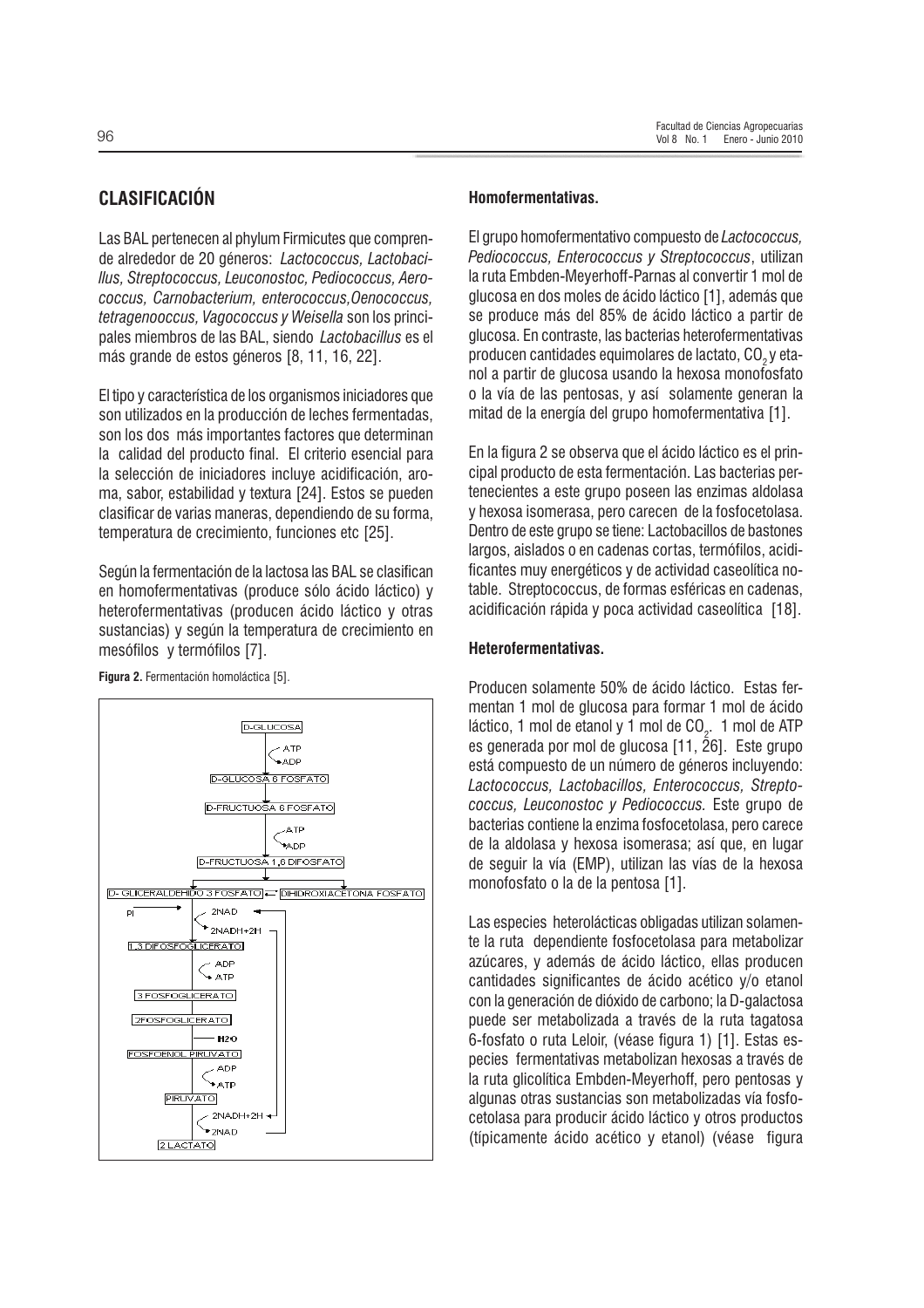3). Miembros de las BAL pueden ser subdivididas en dos distintos grupos basados en su metabolismo de carbohidratos [1].

En la fermentación heteroláctica los Lactobacillus están formados por: plantarum, ramnosus, coryneformis, curvatus, casei, paracasei, brevis, buchneri, fermentun, kéfir, reuteri, leuconostc. Homoláctica Lactobacillus acidophilus, helveticus, delbrueckii subsp delbrueckii, debrueckij subsp lactis, delbrueckij subsp bulgaricus. lactis, thermophilus [9].

Las bacterias lácticas homofermentativas como no poseen piruvato-descarboxilasa, transfieren el hidrógeno formado por acción de la fosfotriosa-deshidrogenasa al ácido pirúvico con ayuda de la nicotinamida-adeninadinucleotido (NAD), y lo transforma en ácido láctico. Las especies heterofermentativas metabolizan hexosas a través de la ruta glicolítica de Embden-Meyerhoff. Estas especies usan solamente la fosfocetolasa dependiendo de la vía para el metabolismo del azúcar, y además de ácido láctico, ellas producen cantidades significantes de ácido acético o etanol con la generación de dióxido de carbono [16].

Figura 3. Fermentación heteroláctica [5].



Las BAL iniciadoras producen enzimas intracelulares (peptidasas, lipasas y enzimas de catabolismo de aminoácidos), las cuales desempeñan un papel importante en el desarrollo del sabor de quesos durante la maduración. Después del rompimiento inicial de caseínas por la renina, proteasas endógenas de la leche y proteasas bacteriales de la pared celular, las peptidasas son capaces de degradar los péptidos resultantes en aminoácidos libres. Estos pueden ser subsecuentemente catabolizados a componentes de aroma volátiles por varias rutas enzimáticas. También, esterasas y lipasas catalizan hidrólisis de triglicéridos de la grasa de leche en ácidos grasos libres que son mas adelantes convertidos a componentes aromáticos. Ellas también pueden sintetizar ésteres a partir de alcoholes y glicéridos [27].

Las BAL también se clasifican según la temperatura ideal de crecimiento en mesófilas y termófilas.

Mesófilas: Temperatura ideal de incubación: 20-25°C. volumen de cultivo líquido 1-2%, tiempo de incubación: 18-20 horas, acidez final 0.8% de ácido láctico. Especies: Lactococcus lactis subs lactis. Lactococcus lactis subs cremoris, Lactococcus lactis, biovariedad diacetylactis, Leuconostoc mesenteroides subs cremoris. Utilización: kumis, quesos semi-madurados [9].

Termófilas: Temperatura ideal de incubación: 40-45°C. volumen de cultivo líquido 2-3 %, tiempo de incubación: 2-4 horas, acidez final 0.9% de ácido láctico. Especies: Lactobacillus delbruekii subsp bulgaricus. Lactobacillus lactis, Lactobacillus helveticus, Lactobacillus acidophilus, Lactobacillus casei, Lactobacillus plantarum, Streptococcus salivarius subsp thermophilus [9].

Utilizaciones: Yogurt, y quesos madurados [9]. Algunas de las pruebas para la selección de las bacterias lácticas para cultivos iniciadores son fermentación de la leche y producción de cultivos (véase tabla 1.)

#### **Metabolitos**

Las BAL producen una serie de sustancias llamadas metabolitos que pueden cumplir funciones en los alimentos entre las que se destacan:

Producción de ácido propiónico: esta fermentación la efectúan bacterias heterofermentativas utilizadas en quesería (Emmental, Suizo, Gruyere, etc.) donde el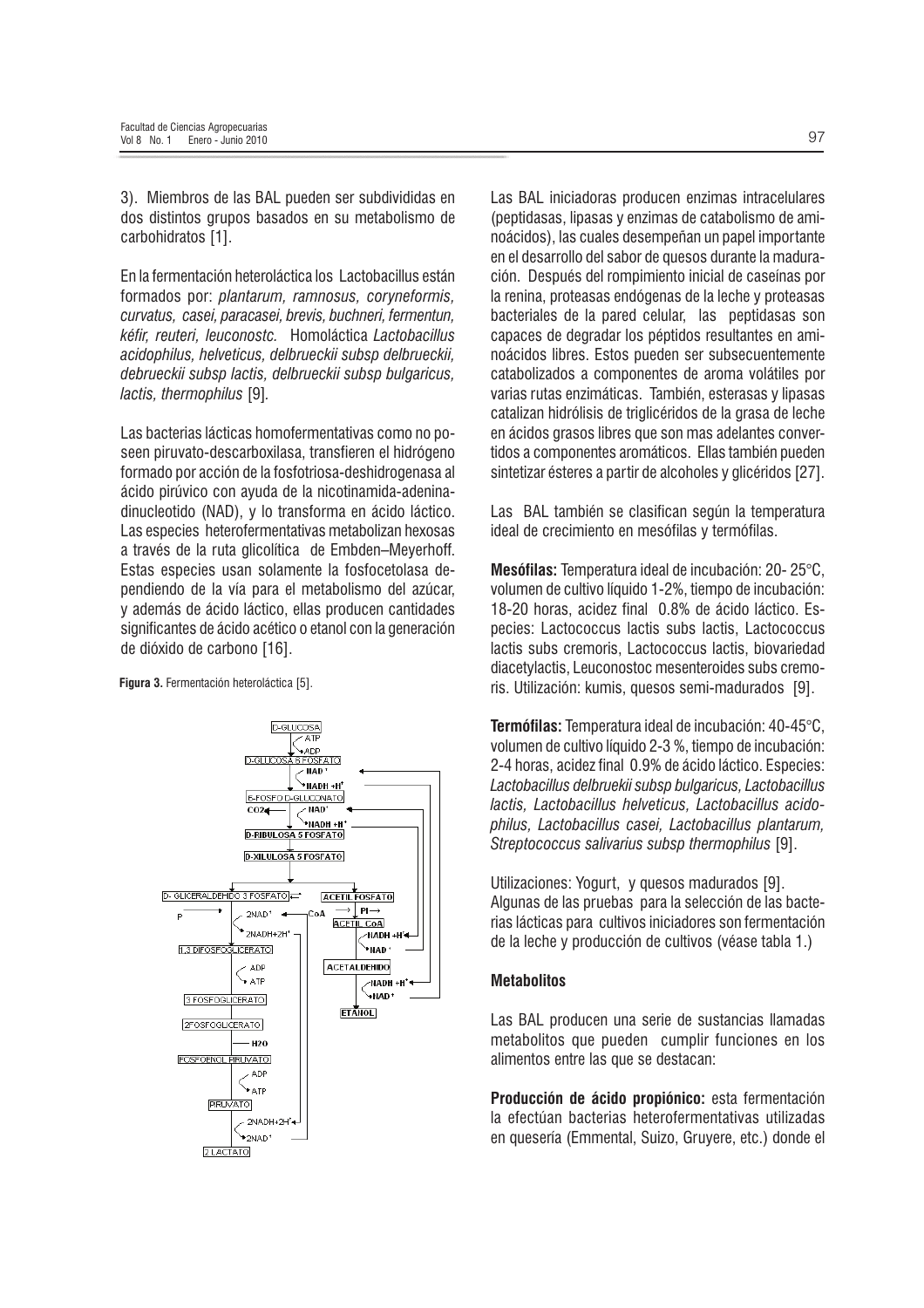Tabla 1. Pruebas para la selección de BAL para cultivos iniciadores [28].

| Objeto                      | Pruebas que se realizan                                                                                                                                                                                                                                                                                   |
|-----------------------------|-----------------------------------------------------------------------------------------------------------------------------------------------------------------------------------------------------------------------------------------------------------------------------------------------------------|
| Fermentación de<br>la leche | Efecto sobre el aroma/textura<br>Velocidad de acidificación (a diferentes<br>temperaturas)<br>Compatibilidad con otras cepas<br>Resistencia a temperaturas de cocción<br>Actividad proteolítica<br>Halo -tolerancia                                                                                       |
| Producción de<br>cultivos   | Estabilidad de sus características<br>Resistencia a la aglutinación<br>Rendimiento en la fermentación<br>Mantenimiento de la viabilidad/activi-<br>dad durante el proceso de fabricación<br>Estabilidad en forma liofilizada/con-<br>gelada<br>Actividad en forma de cultivos para<br>inoculación directa |

ácido láctico es transformado en ácido propiónico y acético con desprendimiento de CO2 el cual forma los oios en los quesos [22].

Fermentación de ácido cítrico: esta fermentación la efectúan bacterias heterofermentativas, utilizadas en mantequillas y quesos, ya que transforman el ácido cítrico en productos aromatizantes como la acetoína y el diacetilo (Leuconostoc citrovorum, Streptococus diacetilactis) [18]. Estos compuestos, así como imparten aroma y sabor a los productos lácteos también tienen un efecto antimicrobiano. El acetaldehído puede inhibir la división celular en Escherichia coli, y diacetilo inhibe levaduras, bacterias Gram-negativas y Grampositivas [22].

#### Ácido láctico

Este ácido ha tenido a lo largo de la historia utilizaciones para fermentación y preservación de comestibles. Fue primero descubierto en leche cortada por Scheele en 1780, quien inicialmente lo consideró a este como un componente de la leche. En 1789, Lavoisier llamó a este componente de la leche "ácido láctico". En 1857, Pasteur descubrió que no era un componente de la leche, pero si un metabolito de la fermentación generado por ciertos microorganismos. Es clasificado como GRAS (generalmente reconocido como seguro) para su empleo como aditivo alimenticio por la FDA (Administración de Drogas y Alimentos) [29, 4]. Este ácido es uno de los más importantes producidos por las BAL [22]. Dentro de los microorganismos productores pueden citarse Lactobacillos, streptococcus, tetragenococcus y Bifibobacterium, siendo el Lactobacillus delbrueckii el microorganismo más utilizado [30].

Este es el primer ácido orgánico funcionalmente versátil producido biotecnológicamente teniendo un amplio rango de aplicaciones. Este es un producto de procesos de fermentación natural que ocurre en la mantequilla, queso, cerveza, leches cortadas y algunos otros alimentos fermentados. Este es utilizado como acidulante/agente buffer de pH o inhibidor de esporas de bacterias en una amplia variedad de alimentos procesados, como dulces, pan y productos de panadería, bebidas no alcohólicas, sopas, sorbetes, productos lácteos, mermeladas, gelatinas y mayonesas [11]. En ciertos alimentos no es posible agregar ácido láctico en grandes cantidades por su olor y sabor fuerte. Es así que puede ser reemplazado por cierta cantidad de ácido acético por ácido láctico, el cual también tiene una actividad antimicrobiana [31].

Sustancias antimicrobianas: Las BAL producen varios componentes antimicrobianos los cuales inhiben el crecimiento de organismos esporádicos relevantes. Recientemente, está demostrado que la adición de levaduras fermentadas por Lactobacillus plantarum. inhibe el crecimiento de Fusarium [32]. La inhibición de B. cereus por BAL ha sido intensivamente estudiada en varios alimentos fermentados como productos lácteos, productos basados en cereales y productos de semilla de soya. Tabla 2.

Peróxido de hidrógeno: Es metabólicamente producido por el grupo lactococcus a través de la acción de NADH oxidasa la cual cataliza la oxidación de NADH por oxígeno molecular [28]. El sistema lactoperoxidasa es un sistema antimicrobiano natural que se encuentra en la leche, ha sido exitosamente utilizado para extender la vida útil de la leche y queso cottagee inhibiendo patógenos en leche y productos lácteos procesados, inhibe microorganismos como Pseudomona y Staphylococcus aureus y ssp [22].

**Bacteriocinas** La utilización de las BAL v/o sus metabolitos para la preservación de alimentos es generalmente aceptado por consumidores como algo "natural" y "promotores de salud" [33]. Las BAL produce un conjunto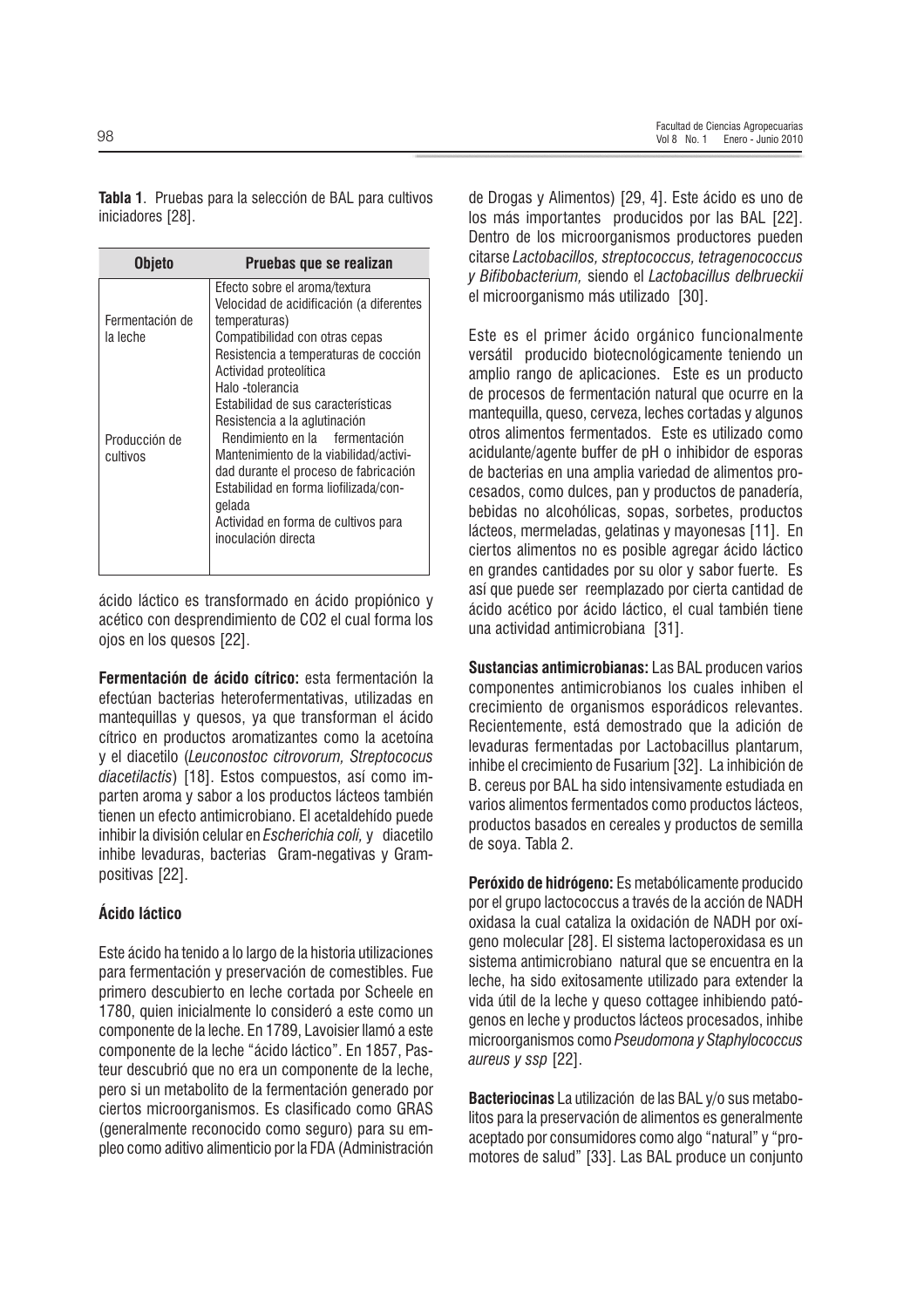| <b>Bacteriocinas</b> | <b>Bacteria ácido láctica</b> |
|----------------------|-------------------------------|
| Lactococcina         | Lactococcus lactis            |
| Lactacina            | Lactobacillus johnsonii       |
| Mesenterocina        | Leuconostoc mesenteroides     |
| Curvaticina          | Lactobacillus curvatus        |
| Sakacina             | Lactobacillus sake            |
| Pediocina            | Pediococcus acidilactici      |
| Piscicolina          | Carnobacterium piscicola      |
| Nisina               | Lactococcus lactis            |
| Lacticina            | Lactococcus lactis            |
| Lactocina            | Lactobacillus sake            |
| Carnocina            | Carnobacterium piscícola      |
| Variacina            | Micrococcus varians           |
| Leucocina            | Leuconostoc gelidum           |

Tabla 2. Bacteriocinas a partir de bacterias acido lácticas [22, 19].

de sustancias antimicrobianas (como ácidos orgánicos, diacetilo, acetoína, peróxido de hidrógeno, reuterina, reuterociclina, péptidos antifúngicos y bacteriocinas) [34, 4] que han sido utilizadas como biopreservadoras en productos alimenticios, incluyendo productos lácteos como quesos frescos y madurados con el objeto de evitar la proliferación de patógenos como Listeria monocytogenes y Clostridium y Sthaphylococcus aureus [35]. Las bacteriocinas son componentes proteínicos antibacterianos que son producidos por BAL comúnmente presentes en alimentos [36]. Son péptidos bioactivos con efecto bactericida o bacteriostático [22]. Han sido objeto de muchas investigaciones en recientes años por su novedoso uso potencial como preservante natural en alimentos y propósitos médicos [37]. Las bacteriocinas típicamente tienen un estrecho espectro antibacterial. Así, algunas bacteriocinas de BAL pueden inhibir el crecimiento de Gram-positivas patogénicas y bacterias dañinas como también levaduras y especies Gram-negativas [23]. Aaplicaciones alimenticias de bacteriocinas son una alternativa para satisfacer el crecimiento de consumidores por la demanda de alimentos que son higiénicamente seguros [38].

Las producciones de bacteriocinas son muy exigentes debido a la necesidad para enriquecer el medio de crecimiento conteniendo nutrientes como carbohidratos, ácidos nucleicos, minerales y principalmente, aminoácidos, proteínas o hidrolizados de proteínas. Por ejemplo, los medios de laboratorio estándar (MRS, TGE, APT) resuelven el problema de fuentes de proteína, incorporando productos como bactopeptona, triptona, extracto de carne o extracto de levadura en las formulaciones las cuales alcanzan costos altos. Entre las moléculas producidas por estos microorganismos los cuales presentan actividad antimicrobiana están ácido láctico y ácido acético, etanol, diacetilo, 2-3-butanodiol y bacteriocinas que se observan en la tabla 2 [39, 40].

Exopolisacáridos (EPS) son polisacáridos de cadena larga consistentes de ramificaciones de unidades repitentes de azúcares. Estas unidades de azúcar son principalmente, glucosa, galactosa y ramnosa en diferentes proporciones [24]. Como las BAL son GRAS, son candidatas para la producción segura de EPS funcionales [41]. Las BAL son caracterizadas por su conversión de una gran proporción de su fuente de carbono, azúcares fermentables, a ácido láctico; las BAL son capaces de desviar una pequeña proporción de azúcares fermentables hacia la biosíntesis de EPS [42]. dependiendo también de las condiciones de cultivo y medio de composición [43].

Los polisacáridos pueden ser divididos en dos grupos: homopolisacáridos compuestos por monosacáridos como el dextrano y heteropolisacáridos compuestos de diferentes azúcares como glucosa, galactosa, ramnosa, manosa, N-acetilglucosamina, N-acetilgalactosamina y ácido glucónico [44]. El factor que afecta el comportamiento reológico del coágulo de caseína es la producción de EPS por los cultivos iniciadores. Algunos cultivos de S. thermophilus y Lactobacillus delbruekii subsp. bulgaricus son capaces de producir polisacáridos de alto peso molecular con diferentes estructuras [45].

Los exopolisacáridos (EPS) desempeñan un papel industrial en la producción de derivados lácteos fermentados, en particular en la producción de vogurt, queso, crema fermentada entre otras. Su aporte contribuve a la textura, reología, sabor, percepción sensorial y estabilidad final del producto [46,47]. Además, los EPS han sido utilizados extensivamente como geles, emulsificantes y suspensiones de estabilizantes [48]: otro beneficio fisiológico incluve la colonización gastrointestinal de bacterias probióticas incrementando la residencia de los EPS en el tracto gastrointestinal [49]. Además, los EPS producidos por BAL han sido pretendidos al tener efectos anti-tumor, anti- úlcera, efectos inmuno-estimulatorios y disminución de niveles de colesterol en la sangre [48].

Otros: La ingestión de leches fermentadas ácidas por Lactobacillos helveticus que contienen ACE (an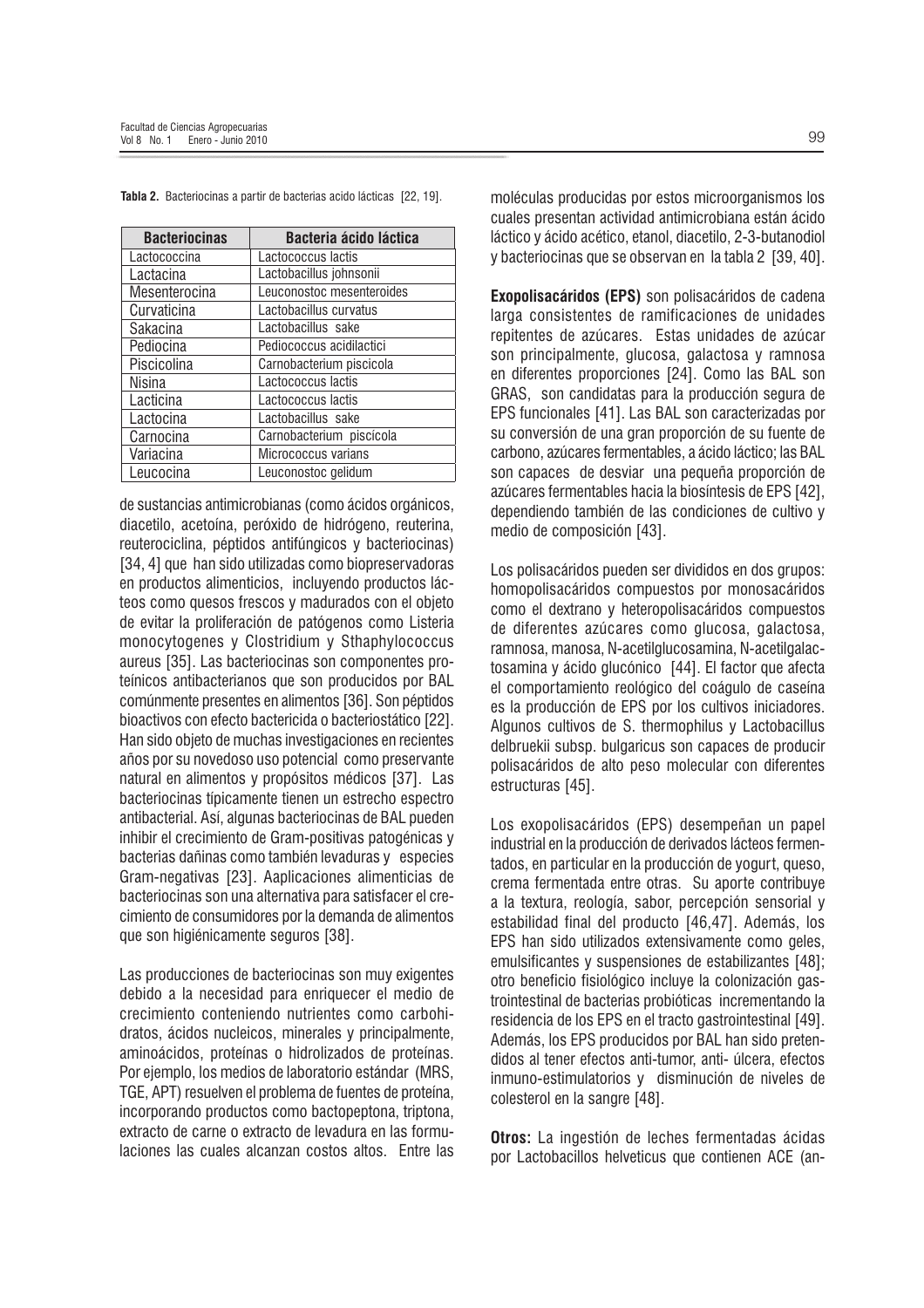giotensina I-convertidora de enzima), parece ser que disminuve la presión arterial ligeramente en personas. Esto se logra utilizando BAL a través de la proteólisis de la leche produciéndose péptidos bioactivos [50]. La retención de componentes de aromas reteniendo esteres por bacterias ácido lácticas utilizando Lactococcus lactis subsp. lactics diacetylactis ha sido también investigada [27].

Las BAL desempeñan un significante papel en la producción de vinos, son las responsables de llevar a cabo la fermentación maloláctica, la cual es una reacción secundaria importante que ocurre en algunos vinos después de las fermentaciones alcohólicas por levaduras [51]. Algunas especies de BAL presentan actividad enzimática aminoácida-descarboxilasa y puede contribuir a la formación de aminas biogénicas en alimentos fermentados, incluyendo vino. Estas aminas biogénicas, en particular histamina y tiramina, a altas concentraciones han sido reportadas que afectan la salud de consumidores susceptibles [52].

#### Formación de sabores y olores por BAL.

La mayoría de las BAL tiene solamente una habilidad limitada para sintetizar aminoácidos de nuevo. Para este crecimiento en leche, las BAL son completamente dependientes del sistema proteolítico al degradar parcialmente caseínas y generar aminoácidos libres v. especialmente, péptidos libres. Estos péptidos son además hidrolizados a aminoácidos por la acción combinada de peptidasas. Durante este proceso en el queso, un número de péptidos amargos son formados como intermedios y degradados de nuevo, con un directo impacto en el sabor y olor del queso. Un amplio rango de componentes de sabor y olor pueden ser producidos como resultado de la conversión de aminoácidos como metionina, leucina y fenilalanina [2].

Producción de endulzantes bajos en calorías Una aplicación de de las BAL es la conversión de lactosa azúcar de la leche en alcoholes azúcares (polioles) como manitol y sorbitol. El manitol es a menudo formado por BAL que han tenido o no lactato deshidrogenasa (LDH), especialmente bajo condiciones anaeróbicas. En lugar de piruvato, otros intermedios como las hexosas en la glucolisis, sirven como aceptores de electrones. En esta ruta, manitol y sorbitol pueden ser obtenidos a través de la reducción de fructosa 1-fosfato [2].

#### Producción de vitaminas

Las vitaminas B, folato, riboflavina y vitamina B12 pueden ser producidas por diferentes bacterias de grado alimentario. Algunas BAL y también bacterias ácido propiónicas) [2].

#### **Bebidas lácteas**

El mercado de bebidas representa una industria grande y en crecimiento. Recientemente, ha sido muy difundido el interés en el consumo de bebidas lácteas basadas en lactosuero constituyendo un segmento emergente de productos lácteos no convencionales[14]; microorganismos como Lactobacillus delbrueckii subsp. bulgaricus y Streptococcus *thermophilus* han sido estudiadas recientemente por su habilidad de degradar proteínas de lactosuero en productos lácteos [14, 53].

La utilización de lactosuero en polvo o líquido en bebidas lácteas es muy común [54]. La fermentación de lactosuero por BAL podría disminuir el contenido alto de lactosa contenido en el lactosuero, produciendo principalmente ácido láctico y otros metabolitos como aromas contribuyendo al sabor, olor y textura e incrementando solubilidad de carbohidratos y dulzor del producto final [14].

Leches fermentadas y su relación con BAL han demostrado beneficios saludables como productos funcionales; estos productos están caracterizados por ser refrescantes teniendo una textura suave y baja viscosidad. El consumo de bebidas lácteas se ha incrementado en varios países [55].

El vogurt es un producto fermentado elaborado a partir de leche en el cual toman acciones las BAL transformando los azúcares en ácido láctico y otros compuestos dando lugar a un producto con sabor. aroma y textura característicos [49]. En la fermentación láctica de la leche para producir yogurt, pueden intervenir el Streptococcus thermophilus y el Lactobacillus delbrueckii y algunos microorganismos probióticos como Bifidobacterium lactis y Lactobacillus acidophilus entre otros [56, 57]. Estos microorganismos pueden ser denominados probióticos los cuales se encuentran disponibles en alimentos fermentados como el yogurt [58]. BAL al mezclarse con otras especies como las propionibacterias: Pro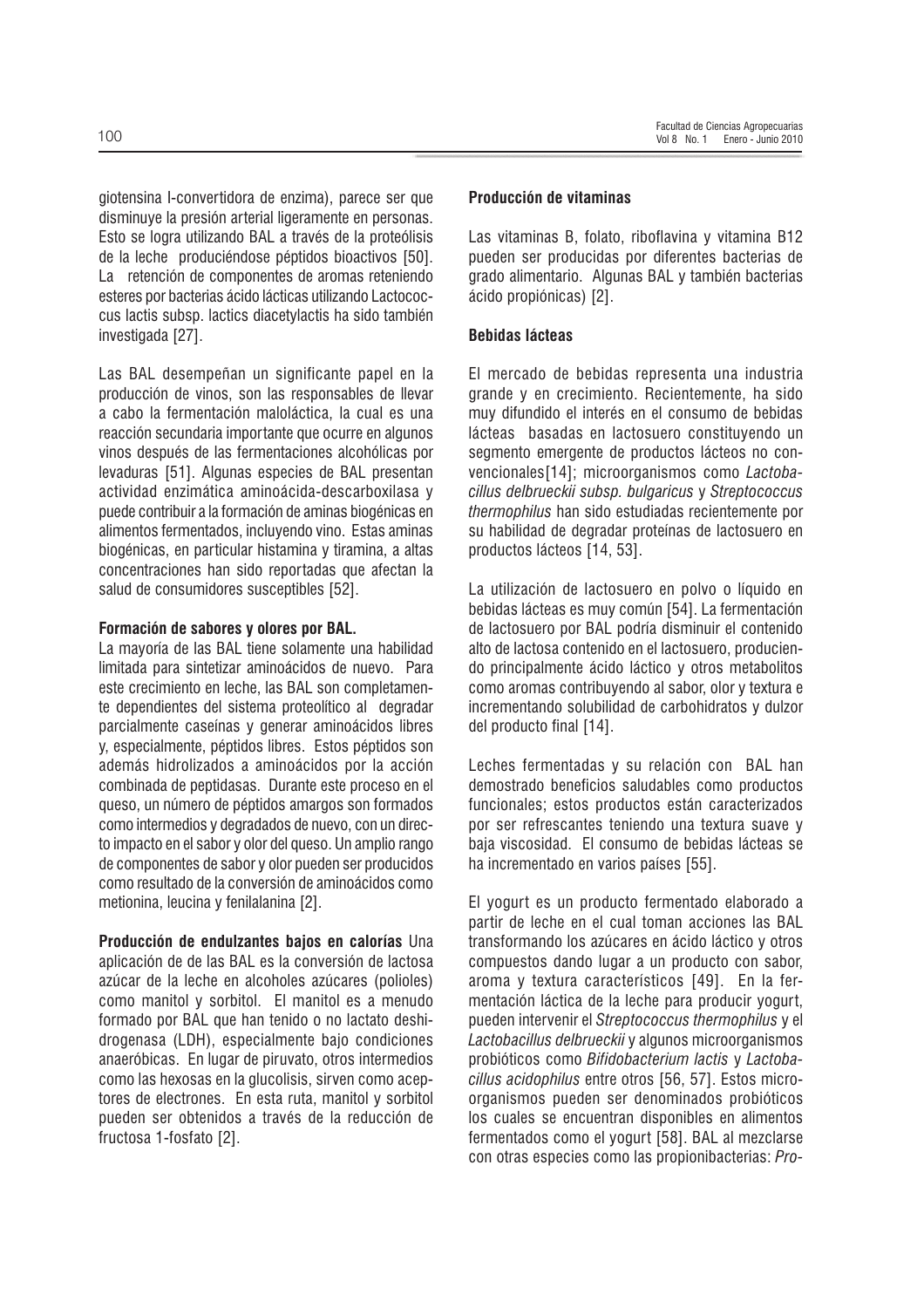pionibacterium jensenii y Propionibacterium thoenii (jensenii) no han tenido efecto negativo sobre Streptococcus thermophilus y Lactobacillus delbrueckii ssp. bulgaricus en yogurt [59].

#### **Ensilados**

El ensilaje es un método de preservación para cultivos o cosechas húmedos, que están basados en una fermentación natural ácido láctica convirtiendo carbohidratos solubles en agua en ácidos orgánicos, principalmente ácido láctico. Como un resultado, el pH disminuye y el forraje es preservado. Inoculantes conteniendo principalmente BAL son empleadas como aditivos de ensilaje para mejorar eficiencia en la preservación. Entre las BAL, las más frecuentemente utilizada son especies homofermentativas como Lactobacillus plantarum, Enterococcus faecium y pediococcus. Estas son utilizadas por su eficiente utilización de carbohidratos hidrosolubles de las cosechas. la producción intensiva de ácido láctico y descenso rápido en pH. Otras BAL son también incluidas como Lactobacillus buchneri, una BAL heterofermentativa la cual produce altas concentraciones de acido acético en el ensilaje que inhiben hongos y así preservan ensilajes susceptibles de esporas y exposiciones al aire. Una inoculación de 10<sup>5</sup> – 10<sup>6</sup> células viables por gramo de cosecha es a menudo suficiente para la inoculación de BAL en el ensilaje [60].

#### Probióticos.

Las BAL fueron referidas como probióticos en la década de los 60, sin embargo en la década de los 70 la palabra probiótico tomó una terminología diferente al describir extractos de teiidos que estimulaban crecimiento microbiano. A los finales de los 70 se redefinió como organismos y sustancias que contribuyen al balance microbiano intestinal [4]. La más reciente y acertada descripción de probióticos se hizo a finales de los 80 redefiniéndose como suplementos dietarios microbianos, viables, seleccionados que cuando son introducidos en suficientes cantidades, afectan benéficamente el organismo humano a través de sus efectos en el tracto intestinal [61,62]. También la FAO ha adoptado la definición de probióticos como "microorganismos vivos los cuales cuando son administrados en cantidades adecuadas confieren un beneficio saldable en el huésped [62]. BAL son utilizadas en alimentos para proporcionar una amplia variedad de beneficios saludables. Los efectos fisiológicos relacionados con bacterias probióticas incluve reducción de pH en el intestino, producción de algunas enzimas digestivas y vitaminas, producción de sustancias antibacteriales como por ejemplo ácidos orgánicos, bacteriocinas, peróxido de hidrógeno, diacetilo, acetaldehído, sistema lactoperoxidasa, lactonas y otras sustancias sin definir, reconstrucción y construcción de microflora intestinal normal después de desordenes causados por diarrea, terapia de antibióticos y radioterapia, reducción de colesterol en la sangres, supresión de infecciones bacteriales, eliminación de carcinogénesis, mejoramiento de la absorción de calcio [62]. Además del efecto benéfico en la salud del huésped, un cultivo debe ser ingerido en cantidades suficientes. La concentración sugerida de BAL está en el rango 10<sup>6</sup> - 10<sup>7</sup> ufc/g de producto [63, 64].

Conway en 1996 enumeró los siguientes microorganismos como especies utilizadas en la preparación de probióticos: Lactobacillus acidophilus, Lactobacillus casei, Lactobacillus casei subsp. ramnosus, Lactobacillus fermentum, Lactobacillus reuteri, Lactococcus lactis subsp. lactis, Lactococcus lactis subsp. cremoris, Lactobacillus bulgaricus, Lactobacillus plantarum, Streptococcus thermophilus, Enterococcus faecium, Enterococcus faecalis. Bifidobacterium bifidum. Bifidobacterium infantis, Bifidobacterium adolescentis, Bifidobacterium Iongum, Bifidobacterium breve, Cepas de Lactobacillus acidophilus, Lactobacillus paracasei y *Bifidobacterium* aislados de tracto intestinal humano o animal también han sido probióticos muy estudiados  $[65, 66]$ .

Alimentos fermentados, como yogurt y bebidas fermentadas, pueden ser vehículos importantes de enormes cantidades de bacterias vivas, con utilización biotecnológica como cultivos iniciadores dentro del cuerpo humano [63, 64].

Los microorganismos comúnmente empleados como probióticos se encuentran disponibles comercialmente a través de laboratorios o industrias alimenticias a nivel internacional así como en colecciones de cultivos. Algunos ejemplos de estos microorganismos son los siguientes: Lactobacillus acidophilus NCFM (Rhone-Poulenc., Estados Unidos). Lactobacillus reuteri 106 (Biogaia, Estados Unidos), Bifidobacterium Iongum bb536 (Morinaga Milk Ind. Japón), Lactobacillus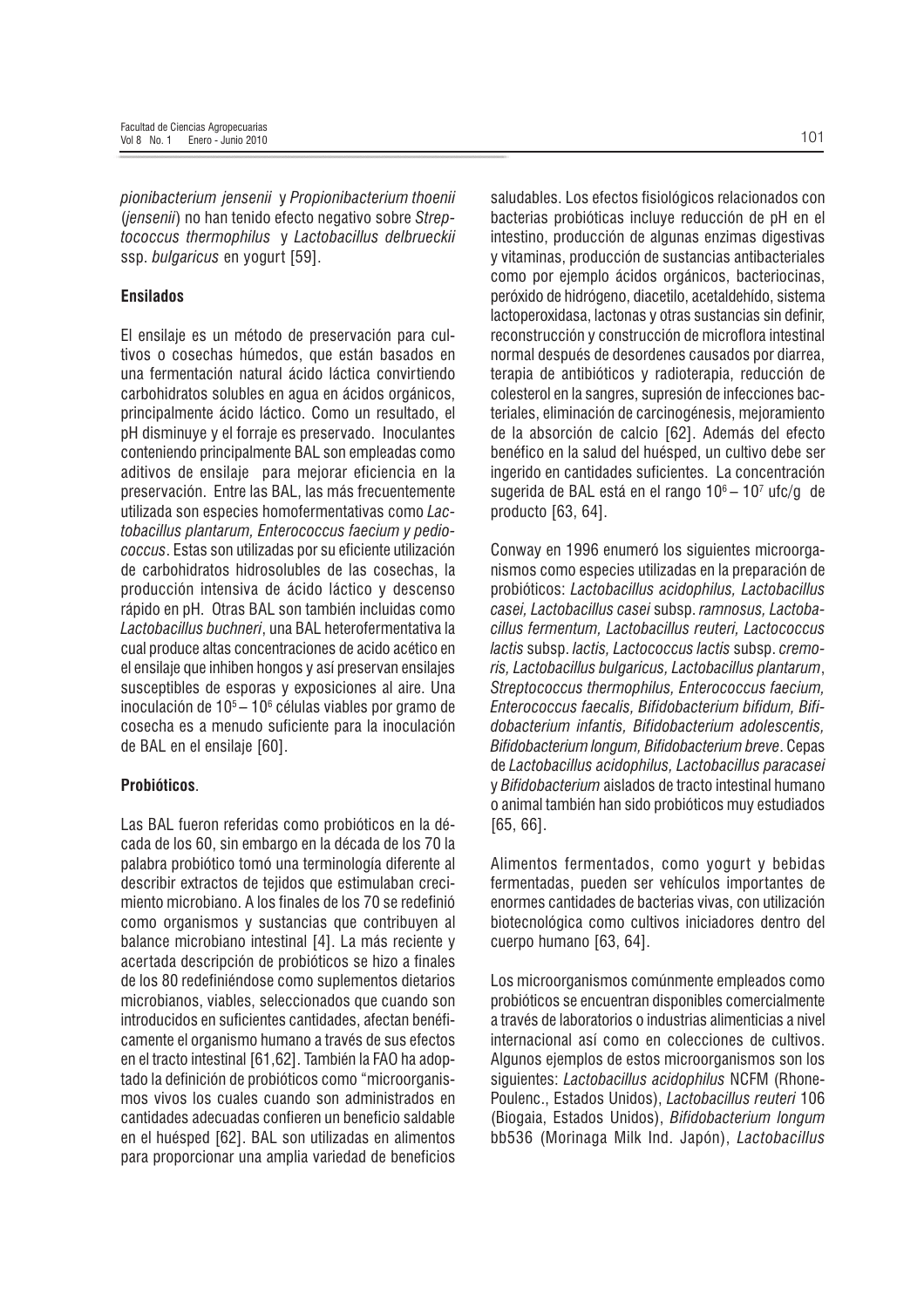plantarum 299 (ProViva, Finlandia), Lactobacillus casei YIT9018, Shirota, (Yakult, Japón) y Lactobacillus johnsonii LJ-1 (Nestlé Suiza). Lactabacillus casei CRL 431 y Lactobacillus acidophilus ATCC 4356 (CEREALA, Argentina), Lactobacillus reuteri CRL 1098 (Patente en trámite número p040103130, CEREALA, Argentina) entre otros [67].

#### **Tendencias futuras**

Las bacterias ácido lácticas desde la antigüedad y hasta el tiempo presente, han representado una gran utilidad biotecnológica en el área de los alimentos. La biopreservación de alimentos utilizando bacteriocinas producidas por bacterias acido lácticas, tendrán un éxito mayor en la aplicación de alimentos, tal es el caso de la carne [68], y también en el control de microorganismos patógenos como Salmonella y E .coli [69]. En un futuro se espera ampliar la acción de BAL sobre otras especies periudiciales para la humanidad. La tecnología de elaboración de bebidas no tradicionales con inoculación de BAL se espera lograr con gran auge, por ejemplo actualmente bebidas a partir de lactosuero obteniendo resultados aceptables al consumidor se están desarrollando [70]. Un campo importante que se desarrollará será la utilización de BAL silvestres, por ejemplo actualmente los procesos panificación han ido evolucionando empleando BAL, sin embargo es necesario seguir investigando para ampliar el campo de acción de estas bacterias silvestres [71].

En el futuro los alimentos funcionales con bacterias ácido lácticas tendrán un mayor consumo y existirán variedad de productos disponibles en el mercado. Se espera que hava descubrimiento de nuevas bacterias y por ende nuevos productos biotecnológicos con nuevos hallazgos benéficos nutricionales y terapéuticos que estén disponibles al consumidor desde la infancia hasta la tercera edad.

#### **CONCLUSIONES**

Las bacterias ácido lácticas son Gram-positivas, formadoras de no esporas, no motilidad, forma de cocos y carencia de catalasa. Son cocos y bacilos de longitud variable y de un grosor de  $0.5 - 0.8 \mu m$ , son anaerobias facultativas y catalasa negativa. Se pueden clasifcar en heterofermentativas y homofermentativas. Las primeras

producen solamente 50% de ácido láctico. Estas fermentan 1 mol de glucosa para formar 1 mol de ácido láctico, 1 mol de etanol y 1 mol de CO<sub>2</sub>. 1 mol de ATP es generada por mol de glucosa; las homofermenativas utilizan la ruta Embden-Meyerhoff-Parnas al convertir 1 mol de glucosa en dos moles de ácido láctico, además que se produce más del 85% de ácido láctico a partir de alucosa.

Las bacterias ácido lácticas son microorganismos que se pueden encontrar en la leche y algunos derivados lácteos, son capaces de fermentar monosacáridos o polisacáridos para transformarlos en ácidos como láctico, cítrico, propiónico, exopolisacáridos, bacteriocinas, peróxido de hidrogeno, endulzantes no calóricos, vitaminas, bebidas lácteas, ensilados, formación de sabores y aromas deseables, maduración de quesos, entre otros. Los anteriores metabolitos y otros son producidos través de rutas metabólicas utilizando la glucosa como fuente primaria de energía hasta la producción del metabolito deseado. Se encuentran difundidos en productos fermentados líquidos y sólidos. Su beneficio es nutricional y terapéutico otorgando características sensoriales muy aceptadas en los consumidores. Dentro de los principales microorganismos están Lactococcus, Lactobacillus, Streptococcus, Leuconostoc, Pediococcus, Aerococcus, Carnobacterium, enterococc us, Oenococcus, tetragenooccus, Vagococcus, Weisella que son Lactococcus, Lactobacillos, Enterococcus, Streptococcus, Leuconostoc y Pediococcus

## **REFERENCIAS**

- [1] ALMANZA F y BARRERA, E. Tecnología de leche y derivados, Bogotá Unisur 1991. p. 61-66.
- ARRIBAS M y POLO C, "Ocurrence of lactic acid  $\lceil 2 \rceil$ bacteria and biogenic amines in biologically aged wines," Food Microbiology, 2008. vol. 25, p. 875-881.
- HUGENHOLTZ, J.Review The lactic acid bacterium [3] as a cell factory for food ingredient production. International Dairy Journal. 2008. vol 18, p. 466-475.
- [4] SAVADOGO A. et al. Bacteriocins and lactic acid bacteria - a minireview. African Journal of Biotechnology. 2006. Vol. 5, p. 678-683.
- AXELSSON L. Lactic acid bacteria classification [5] and physiology. Salminen, S. y von Wright, A. 1993. Ed Nueva York: Marcel Dekker.
- [6] BEDOLLA, S. et al. Introducción a la Tecnología de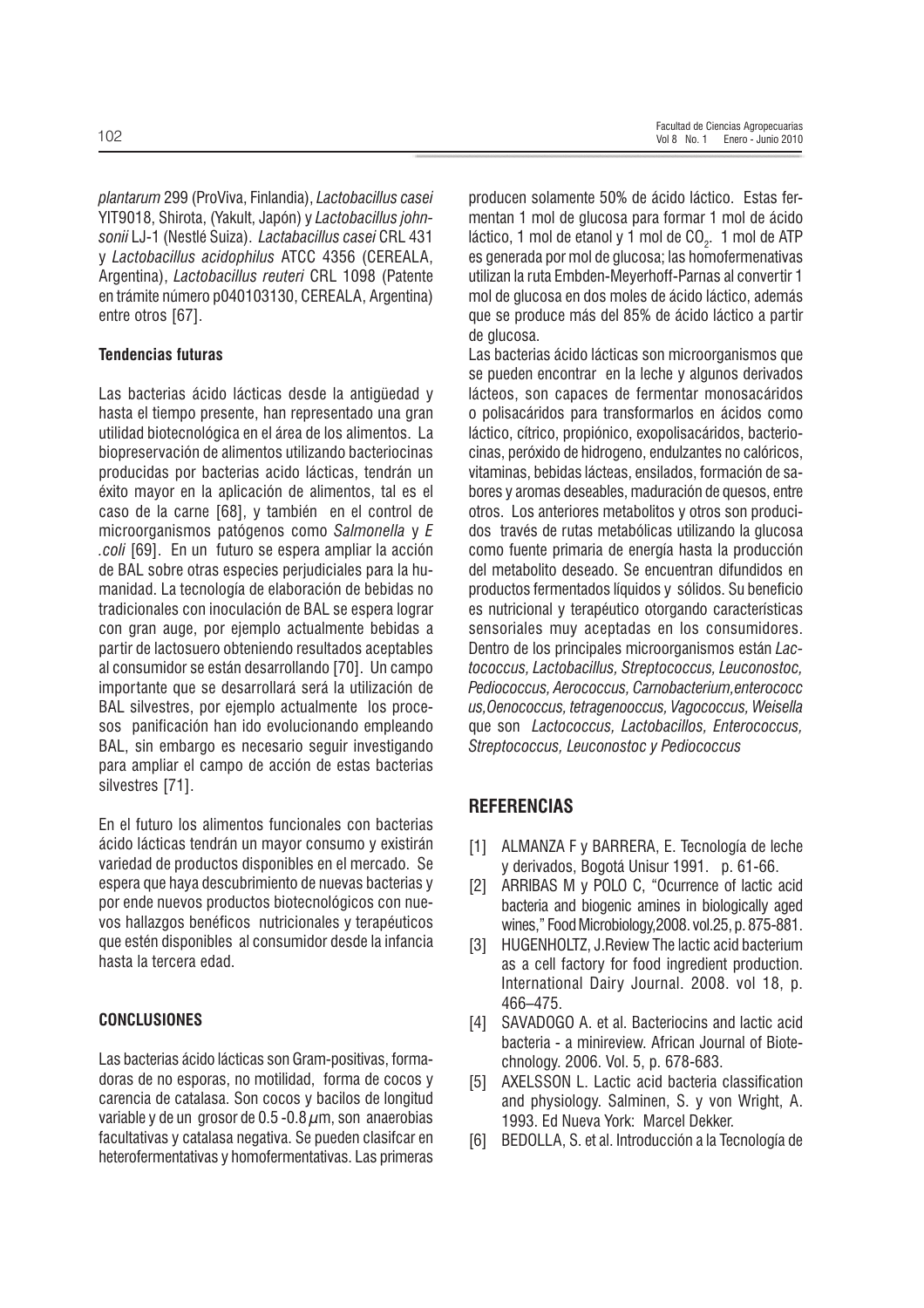los Alimentos. Ed. México: Limusa, 2004, p78.

- [7] BERTRAND, C. et al. Evolution of □-lactoglobulin and  $\Box$ - lactoalbumin content during yogurt fermentation," International Dairy Journal, 2003. vol. 13, pp. 39-45.
- [8] BOUZAR F, CERNING J y. DESMAZEAUD M. Exopolysaccharide production and texture-promoting abilities of mixed-strain starter cultures in yogurt production," Journal Dairy Science. 1997vol. 80, pp. 2310-2317.
- [9] BLANCO, S; DELAHAYE, P y FRAGENAS, N," Evaluación física y nutricional de un yogurt con frutas tropicales bajo en calorías," Revista Facultad de Agronomía (Maracay) Venezuela. 2006. vol. 32, p. 131-144.
- [10] CASTRO L y ROVETTO C. Probióticos: utilidad clínica," Colombia Médica. 2006.vol. 37, p15-22.
- [11] DEVLIEGHERE, F; VERMEIREN L; y J. DEBEVERE J. New preservation technologies: Possibilities and limitations." Review International Dairy Journal. 2004 vol. 14 p. 273-285.
- [12] DUBOC, P y MOLLET, B. Aplications of exopolysaccharides in the dairy industry" International Dairy Journal. 2001 vol. 11 p. 759-768.
- [13] EARLY, R. Tecnología de los productos lácteos. Editorial Acribia Zaragoza, 2000, p.36-51.
- [14] PESCUMMA, M. et al. 2008. Whey fermentation by thermophilic lactic acid bacteria: Evolution of carbohydrates and protein content. Food Microbiology.2008. vol 25. P.442-451.
- [15] EKINCI F y GUREL M. Effect of Using Propionic Acid Bacteria as an Adjunct Culture in Yogurt Production. Journal Dairy Science. 2007.vol 91. p. 892-899.
- [16] GALVEZ, H. et al. Bacteriocin-based strategies for food biopreservation. International Journal of Food Microbiology. 2007. vol. 120, pp.51-70.
- [17] GUERRA, N; RUA, M y PASTRANA, L. Nutritional factors affecting the production of two bacteriocins from lactic acid bacteria on whey," International Journal of Food Microbiology. 2001.vol. 70, p. 267-28.
- [18] HERNANDEZ, V. et al. Preparation of a whey-bases probiotic product with *Lactobacillus reuteri* and Bifidobacterium bifidum," Journal Food Technology Biotechnological. 2007. vol 45, p. 27-31.
- [19] HILL C; OKEEFFE, T y ROSS, P. Antimicrobial factors produced by lactic acid bacteria. Encyclopedia of Food Sciences and nutrition, 2002. Vol 14. p 273-285.
- [20] HUI Y. Dairy Science and Technology Handbook, Product Manufacturing. 1993. vol 2. Washington: VCH publishers, p.121.
- [21] MATHOT, E; BELIARD, E Y THUAULT, D. Streptococcus thermophilus 580 produces a bacteriocin potentially suitable for inhibition of clostridium tyrobutyricum in hard cheese. Journal Dairy Science. 2003. vol. 86. p 3068-3074.
- [22] JAGNOW, G y WOLFANG, D, Introducción con experimentos modelo, Ed. Zaragoza: Acribia, 1991, p. 157-167.
- [23] KAILASAPATHY, K. Survival of free and encapsulated probiotic bacteria and their effect on the sensory properties of yoghurt," LWT. 2006. vol. 39. p1221-1227.
- [24] LAWS, Y; GU, Y v MARSHALL V. Biosynthesis, characterization, and design of bacterial exopolysaccharides from lactic acid bacteria. Biotechnology Advances. 2001. vol.19 p. 597-625.
- [25] NEIRA. E y LÓPEZ. J. Guía técnica para la elaboración de productos lácteos Bogotá-Colombia: litografía Enzas Ltda, 2001, p. 33-45.
- [26] LY, M. et al. Retention of aroma compounds by acid lactic bacteria in models food media. Food hydrocolloids. 2008. vol. 22, p. 211-217.
- [27] MATHUR, S Y SINGH, R. Antibiotic resistence in food lactic acid bacteria-a review. International Journal of Food Microbiology. 2005.vol. 105, pp. 281-295, 2005.
- [28] MACEDO, M. et al. Efect of medium supplementation on exopolysaccharide production by Lactobacillus rhamnosus RW-959M in whey permeate," International Dairy Journal. 2002. vol. 12, p. 419-426.
- [29] GHASEMI M. et al. Effect of different media on production of lactic acid from whey by Lactobacillus bulgaricus. African Journal of Biotechnology. 2009. Vol. 8, p. 081-084.
- [30] MOREIRA, M; ABRAHAM A y ANTONI G," Technological properties of milks fermented with thermopilic lactic acid bacteria at sub-optimal temperature, Journal Dairy Science, 2000, vol. 83, pp. 395-400.
- [31] MORENO, MY POLO M. Occurrence of lactic acid bacteria and biogenic amines in biologically aged wines. Food microbiology. 2008. vol. 25, pp. 875-881.
- [32] VAZQUEZ J y MURADO M. Enzymatic hydrolysates from food wastewaters as a source of peptones for lactic productions," Enzyme and Microbial Technology. 2008. vol.43, p. 66-72.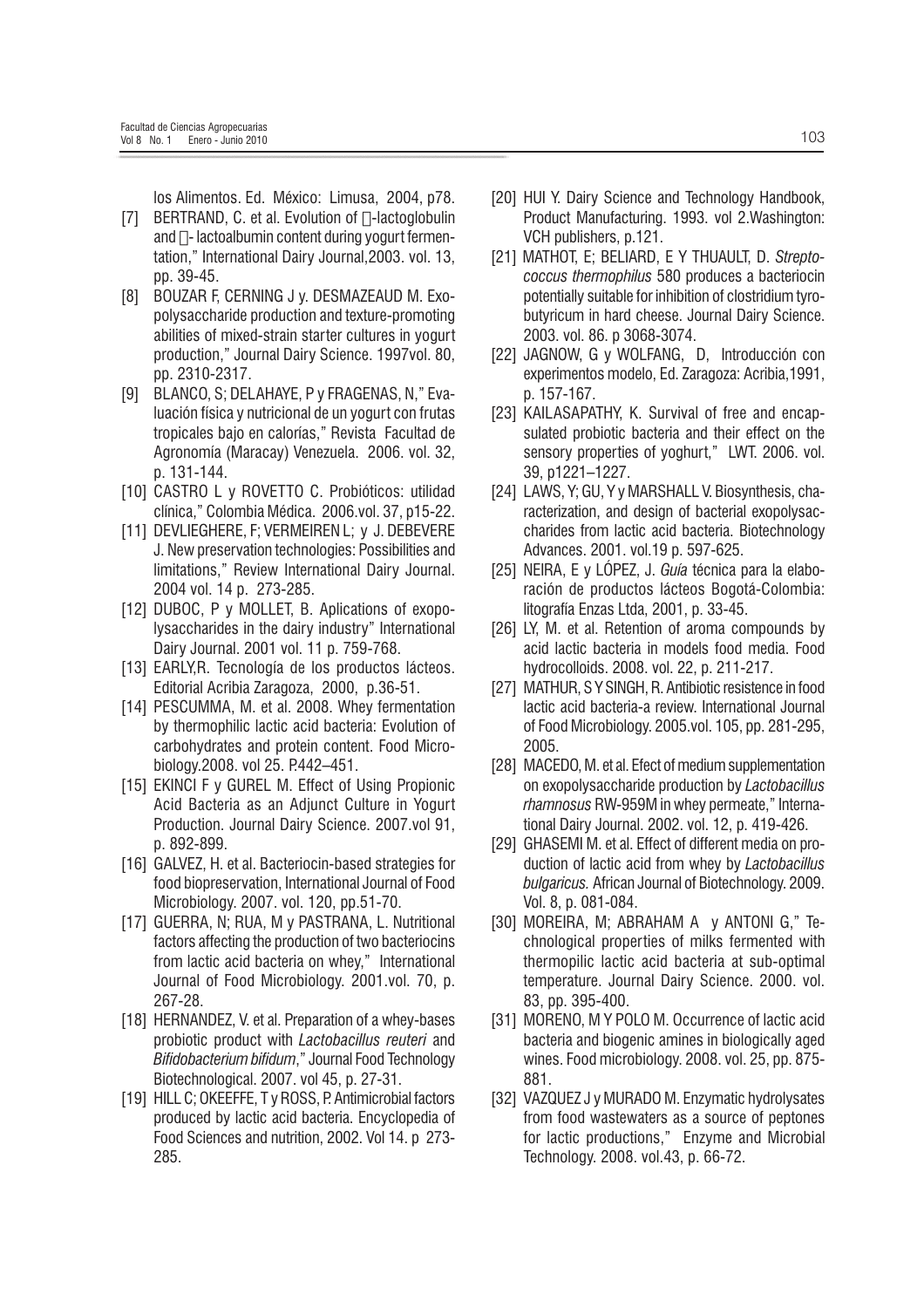- [33] OLSON D, y ARYANA, K. An excessively high Lactobacillus acidophilus inoculation level in yogurt lowers product quality during storage," LWT. 2008vol. 41, p. 911-918.
- [34] OSORIO, L y ROLDAN, J. Volvamos al campo. Lácteos y derivados. Ed. Ltda Bogotá Grupo latino, 2003 p. 44.
- [35] OZKAYA F. et al. Effect of exopolysaccharides (EPS) produced by Lactobacillus delbrueckii susp. *bulgaricus* strains to bacteriophage and nisin sensitivity of the bacteria," LWT. 2007. Vol. 40, p. 564-568.
- [36] PANESAR, P. et al. Bioutilisation of whey for lactic acid production a review," Food Chemistry. 2007. vol. 105, p.1-14.
- [37] PARRA, R; RODRIGUEZ J y MARTINEZ, G. Efecto de la stevia y gelatina como aditivos en la elaboración de un yogurt probiótico durante el periodo de incubación. En: 4 Coloquio Internacional y 5 Nacional de Investigación en Alimentación y Nutrición. Universidad de Antioquia. 2008. p 53.
- [38] ANANOU S. et al. 2008. Optimization of enterocin AS-48 production on a whey-based substrate. International Dairy Journal. 2008. vol 18, p.  $923 - 927$ .
- [39] REDDY, G. et al. Amylolytic bacterial lactic acid fermentation a review Biotechnology advances. 2007. vol. 32, p. 456-463.
- [40] RIVAS, C. et al. Aislamiento, identificación y caracterización de bacterias ácido lácticas de un queso venezolano ahumado andino artesanal. Su uso como cultivo iniciador," Revista Científica FCV-Luz. 2007. vol.3, p. 301-308.
- [41] RODRIGUEZ J. et al. Review Heterologous production of bacteriocins by lactic acid bacteria. International Journal of Food Microbiology 2003. Vol 80, p. 101-116.
- [42] RODRÍGUEZ, M. Manual técnico de derivados lácteos, vol III. Bogotá: Universidad Nacional Abierta y a Distancia, 2002, p. 39-43 Bogotá-Colombia.
- [43] LIN.T v CHANG M. 2007. Exopolysaccharides production as affected by lactic acid bacteria and fermentation time. Food Chemistry. 2007. vol 100. p.1419-1423.
- [44] ROSS, P; MORGAN, SYC. HILL, C. Preservation and fermentation: past, present y future," International Journal of Food Microbiolog. 2002. vol. 79, p. 3-16.
- [45] RYAN, L; BELLO, F y ARENDT, E. The use of sourdough fermented by antifungal BAL to reduce the amount of calcium propionate in bread," Interna-

tional Journal of Food Microbiology. 2008. vol. 23, p. 875-881.

- [46] SHENE, C y BRAVO, S. Whey fermentation by Lactobacillus delbrueckii subsp. bulgaricus for exopolisaccharide production in continuous culture. Enzyme and Microbial Technology. 2006.vol. 10, p.1006-1015.
- [47] SERNA, L y RODRÍGUEZ, S. Producción biotecnológica de ácido láctico. Estado del arte. Ciencia y Tecnología Alimentaria. 2005. vol. 1, p. 55-65.
- [48] TAVARIA, F. et al. Amino Acid Catabolism and Generation of Volatiles by Lactic Acid Bacteria," Journal Dairy Science. 2002. vol. 85, p. 2462-24hhhhhhhh70.
- [49] VUYST, L. et al. Exopolysaccharide-producing Streptococcus thermopiles strains as functional starter cultures in the production of fermented milks," International Dairy Journal. 2003.vol. 13, p. 707-717.
- [50] TOPISIROVIC, L. et al. Potential of lactic acid bacteria isolated from specific natural niches in food production and preservation," International Journal of Food Microbiology, vol. 48, pp.318-326, 2006.
- [51] TSAI, J. et al. Antihypertensive effect of bioactive peptides produced by protease-facilitated lactic acid fermentation of milk. Food Chemistry. 2008. vol. 106. p. 552-558.
- [52] VALBUENA, E. et al. Modelos cinéticos aplicados al crecimiento de lactococcus lactis subsp.lactis en leche," Revista científica FCV-LUZ, 2005. vol. 5. p.464-475.
- [53] PARRA, R. Lactosuero: importancia en la industria de alimentos. Revista Facultad Nacional de Agronomía. 2009. Vol 62. p 4967-4982.
- [54] ALMEIDA K., TAMIME A y OLIVEIRA. Influence of total solids contents of milk whey on the acidifying profile and viability of various lactic acid bacteria. LWT - Food Science and Technology. 2009. Vol. 42.672-678.
- [55] VINDEROLA G. et al. Effects of the oral administration of the exopolysaccharide produced by Lactobacillus kefiranofaciens on the gut mucosal immunity. Cytokine. 2006. vol 36 p. 254-260.
- [56] WALSTRA, P et al. Ciencia de la leche y tecnología de los productos lácteos. Ed. Zaragoz: Acribia Editorial, 2001, p 231.
- [57] WELMAN, D y MADOOX, S. Exopolysaccharides from lactic acid bacteria: perspectives and cha-Ilenges," Review Trends in Biotechnology. 2003. vol. 38, p. 67-79.